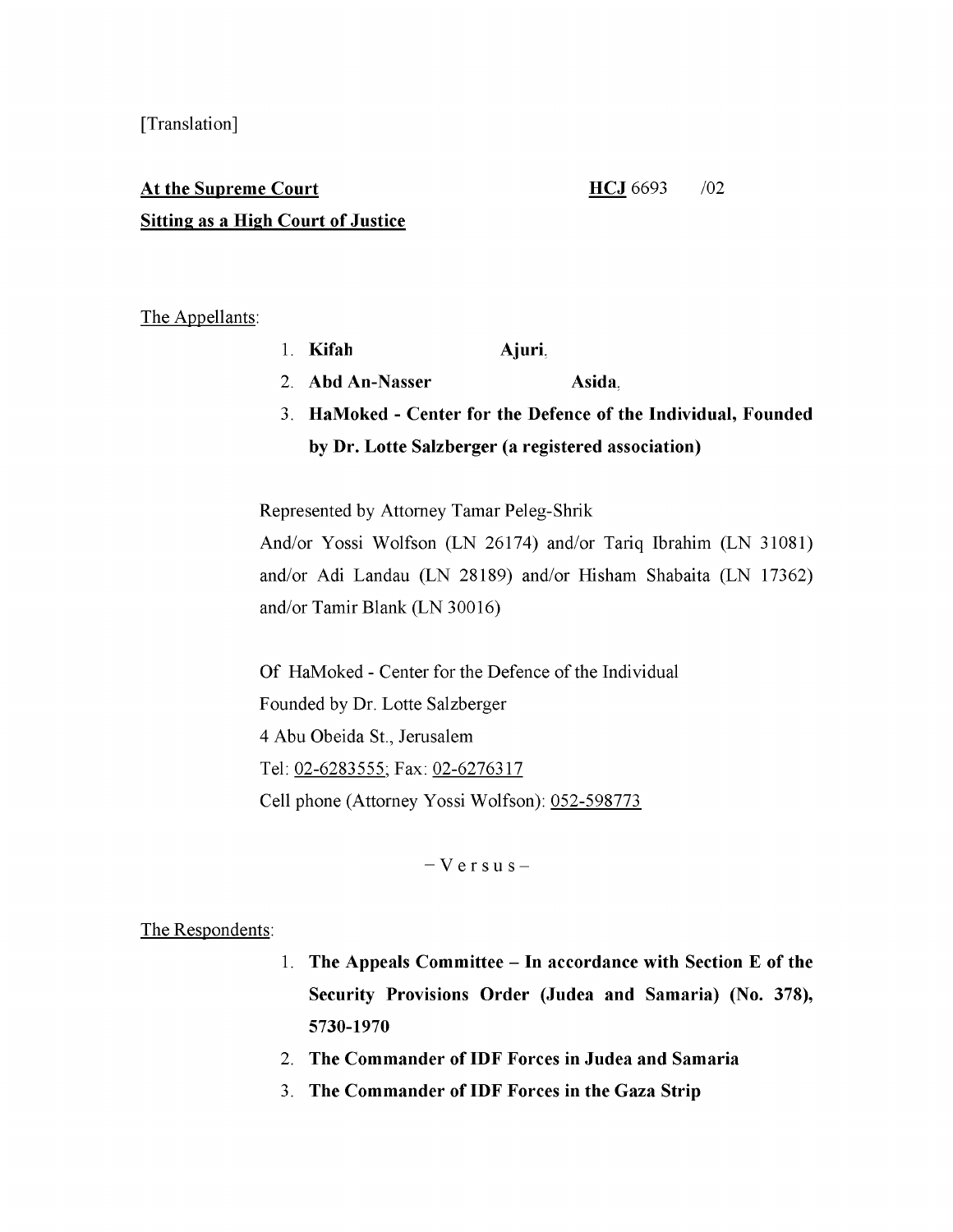#### **Petition for the Granting of a Decree Nisi and an Interim Order**

A petition is hereby submitted for a decree nisi addressed to the Respondents and ordering them to come and give cause:

For Respondent 1 − why it should not decide that the hearings in the Restriction of Place of Residence Order issued against Appellants 1 and 2, should not take place in open court, in the open part thereof.

To Respondent  $2 -$  why he should not instruct Respondent 1 that it is within its authority to decide on the matter of open court in the committee's hearings, in the open part thereof.

Alternatively, why he should not annul the provision of Article 86A, which claims to deny the Committee the authority to decide to hold its hearing in open court, insofar as the said provision is unreasonable in the extreme and/or contrary to any law.

#### **Request for the Granting of an Interim Order**

The Court is respectfully asked to grant an interim order instructing Respondent 1 to delay the hearings pending the granting of a decision in this petition.

#### **Grounds for the Request for an Interim Order**

Respondent 1 has scheduled the continuation of the hearings for Sunday morning at Ofer Camp, and has determined that, at this stage, the hearings will take place in camera. If the continuation of the hearings is not delayed pending the granting of a decision in the petition, the requested relief will become theoretical, and Appellants 1 and 2 will effectively be denied their right to turn to the High Court of Justice and to seek relief therefrom.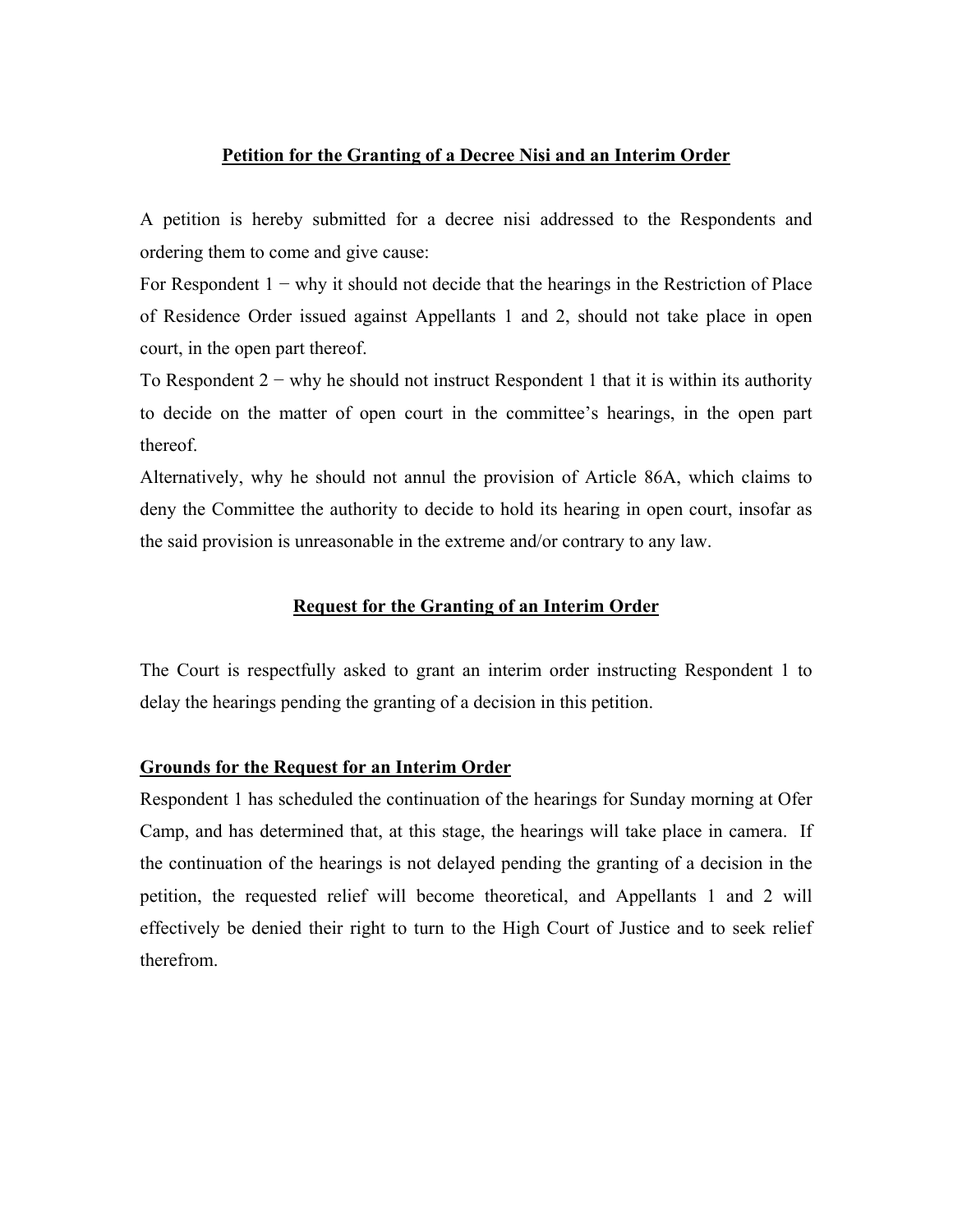# **Grounds for the Petition**

### **The Facts**

1. Respondent 2 has issued Restriction of Place of Residence Orders (hereinafter "the Orders") against Appellants 1 and 2, in which it orders that each thereof "shall be required to reside in the Gaza Strip area, within the areas of the council as understood in the Interpretation Order (Gaza Strip Area) (No. 300), 5729-1969." The Orders further state that the Orders may be appealed, and that they shall be valid for a period of two years. The orders were forwarded to the Appellants' attorneys on August 1, 2002 at 11:00 pm.

The Orders are attached to this petition and labeled **P1**, **P2** respectively.

- 2. For the purpose of hearings in the Orders, Respondent 2 established an Appeals Committee by law (hereinafter "the Committee").
- 3. On the morning of August 2, 2002, Appellants 1 and 2 contacted Respondent 2, through the Legal Adviser for Judea and Samaria, and requested that the Committee's hearings be held in open court. The request was denied.

The letter of the Appellants' attorneys to the Legal Adviser for Judea and Samaria dated August 2, 2002 is labeled **P3**. The letter of denial from the Legal Adviser is labeled **P4**.

4. At noon on August 2, 2002, Appellants 1 and 2 submitted an appeal to Respondent 1 against the Orders issued against them, and asked Respondent 1 in writing that the hearings be held in open court. The military prosecutor's office opposed the request in writing. The hearing before Respondent 1 was scheduled for the same day at 2:00 pm at Ofer Camp. Respondent 1 decided, as recorded in the minutes: "At this stage, the hearing shall be held in camera. We shall consider our position during the course of the hearing. The grounds for our decision shall be given at the next session."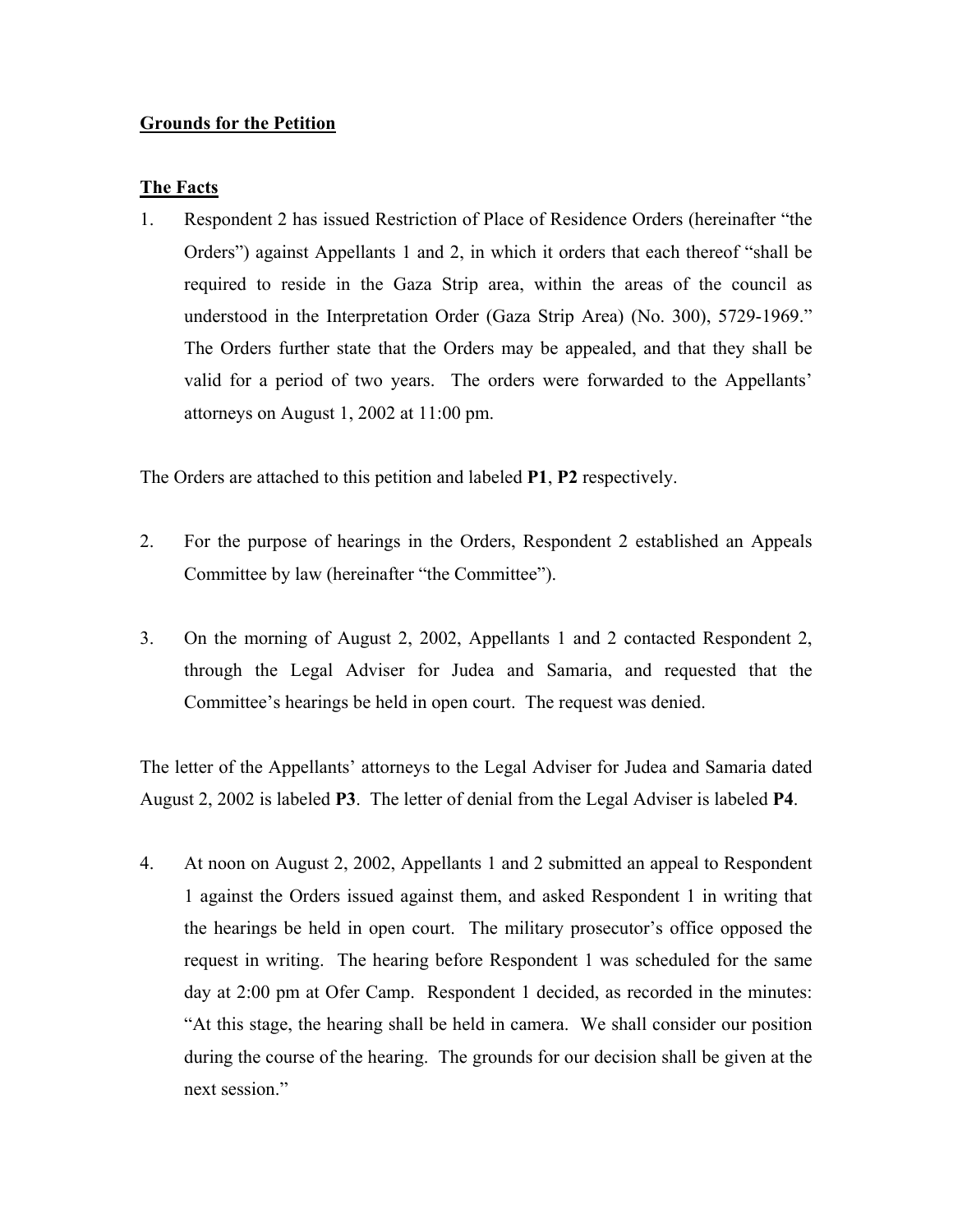5. The Appellants' attorneys requested, both in their written request to hold the hearing in open court, and during the course of the hearing after receipt of the above-mentioned decision, that they be granted stay to submit a petition to this Court prior to the recommencement of the hearings of Respondent 1. Despite these requests, the continuation of hearings was scheduled for August 4, 2002, at 9:30 am at Ofer Camp.

Attached to the petition:

The request that the hearing be held in open court, labeled **P5**.

The reply of the military prosecutor to the request, labeled **P6**.

The minutes of the Committee's hearing, including the decision to hold the hearing in camera, labeled **P7**.

The Committee's decision, including on the matter of the continuation of the hearing on Sunday, labeled **P8**.

# **The Legal Aspect**

6. In Article 86A of the Security Provisions Order (Judea and Samaria), 5730-1970 (hereinafter "the Security Provisions Order"), Respondent 2 instructed, with regard to Section E of the Security Provisions Order: "The hearing in the proceedings in accordance with this Section shall take place in camera."

Amendment 83 to the Security Provisions Order is attached and labeled **P9**.

 The provisions of Article 86A of the Security Provisions Order should not be interpreted as binding the Committee, restricting its authority to determine its legal proceedings, and denying it consideration in deciding whether or not its hearings should take place in open court even if a request in the said matter has been placed before it.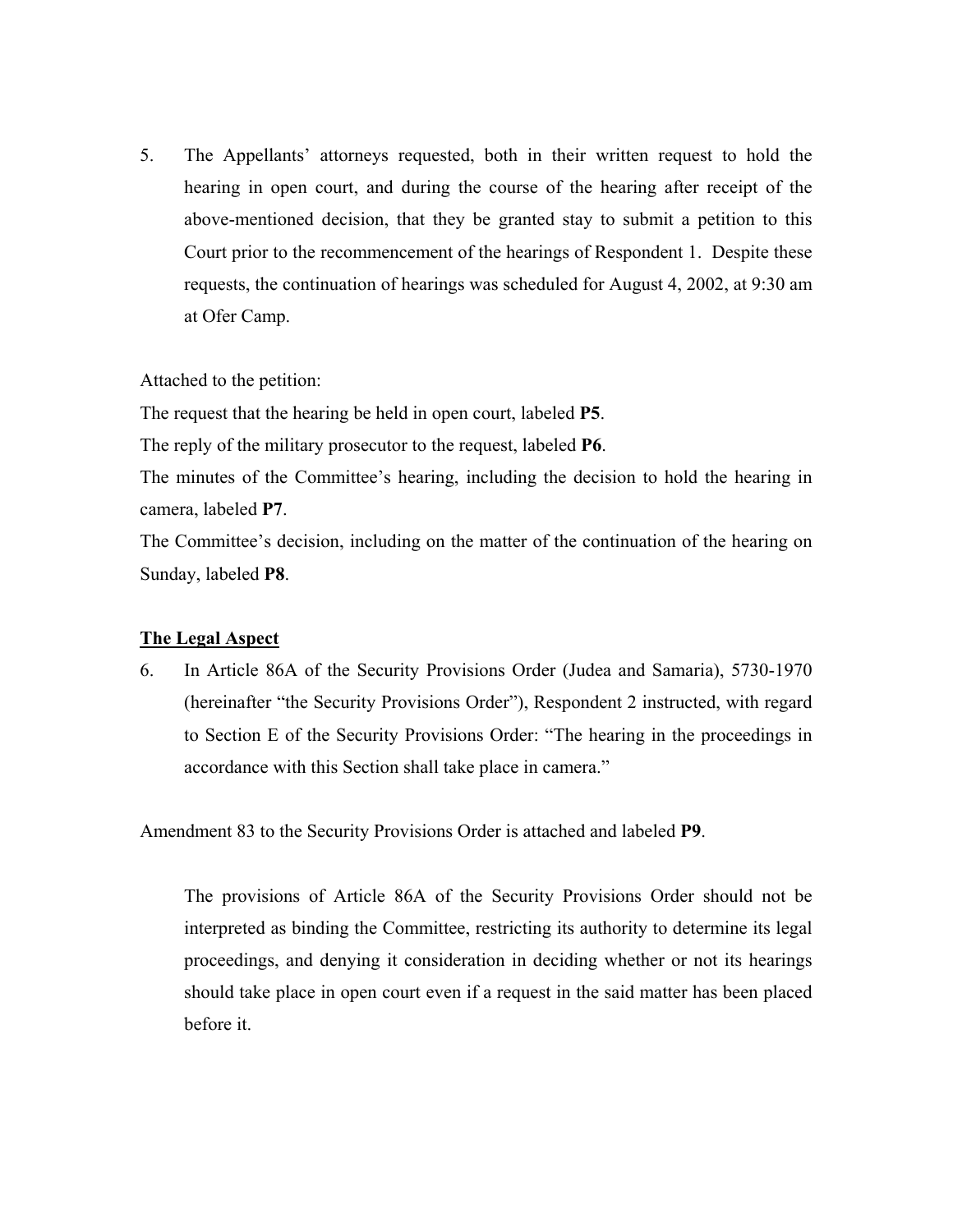An interpretation of Article 86A as denying the said authority is unreasonable in the extreme, impairing basic values of our legal system, the dignity of the Committee and the constitutional and fundamental rights of Appellants 1 and 2; contradicts the basic principles of international customary law and the legal systems of the enlightened nations; and is contrary to the rulings of the High Court of Justice.

7. Respondent 2 has charged the Committee with a most important task; determining and advising it as to whether it is proper and fitting to uproot Appellants 1 and 2 from their homes and determine their place of residence far and in isolation therefrom; to weigh complex legal considerations relating to the fundamental rights of Appellants 1 and 2; and to evaluate the ramifications of the execution or nonexecution of the Limitation Orders on the security situation in Judea and Samaria and in the Gaza Strip.

 Article 85(G) of the Security Provisions Order states: "As chairperson of the Committee shall serve a judge appointed in accordance with this Order, and who may be appointed as a jurisprudential judge at the military appeals courts in Israel."

 The interpretation of Article 86A as denying the Committee's authority to determine whether or not its hearings shall take place in open court is inconsonant both with the importance of its tasks and the high standing of its chairperson.

8. The interpretation of Article 86A as denying the Committee's authority to decide to hear appeals in open court is contrary to the Appellants' fundamental right to a public hearing in their case, and to their right thus to argue before the Committee.

 The right to a public hearing is a fundamental right intended to ensure the maintenance of due process of law. This right shall be denied solely in extreme cases and for grave grounds. It is immaterial whether this relates to a criminal proceeding or to a proceeding in another judicial or quasi-judicial instance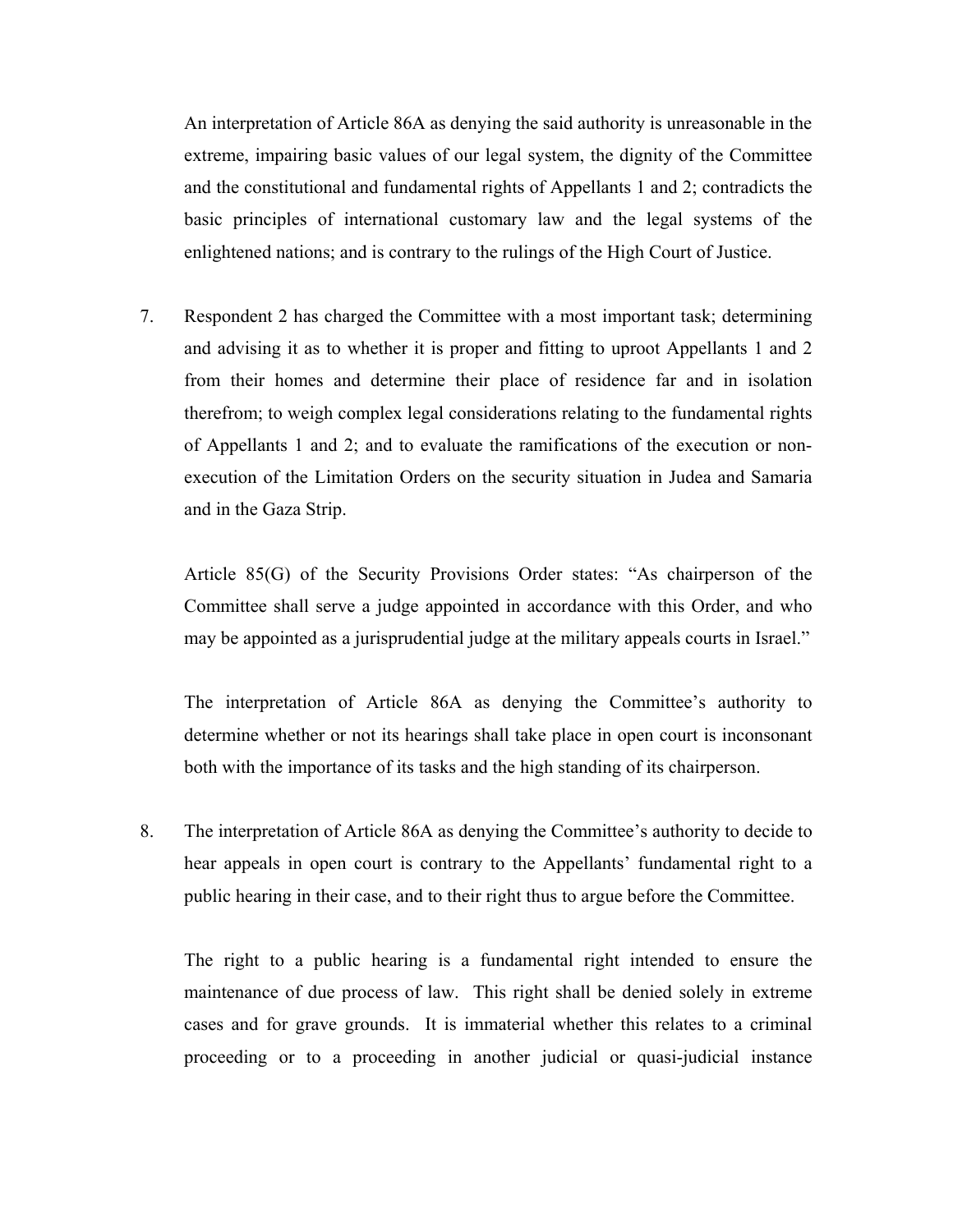authorized to impose a sanction or to discuss a sanction imposed by an administrative authority impairing a fundamental right.

9. Respondent 2 has recognized the importance of the right to a public hearing. In Article 11 of the Security Provisions Order, whose title "The Publicity of the Hearing" speaks for itself, it states: "A military court shall hold hearings held before it in open court." The question of an in camera hearing is delegated to the consideration of the court, and its considerations are limited to security grounds.

 In light of the above-mentioned Article 11, the interpretation of Article 86A as denying the Committee's authority to decide on the matter of a public hearing would be unreasonable in the extreme.

10. Respondent 2, like any authority, is presumed to act lawfully. The interpretation of Article 86A as dictating to the Committee that the hearing be held in camera, and as denying its consideration in deciding on a public hearing, is contrary to this presumption.

 The Israeli legislature and the Supreme Court have recognized the importance of the right to a public hearing.

 The Supreme Court declined to find proper reason for holding in camera hearings in the Consultative Committee established to discuss deportation orders. Moreover, the Supreme Court ruled that "a hearing in open court (in that part that is not confidential, as noted) shall only serve the public interest and assuage the concerns inherent in the Appellants' arguments… concerning the lack of independence of the Consultative Committees and the slander concerning their considerations, mode of operation and the properness of the proceedings before them."